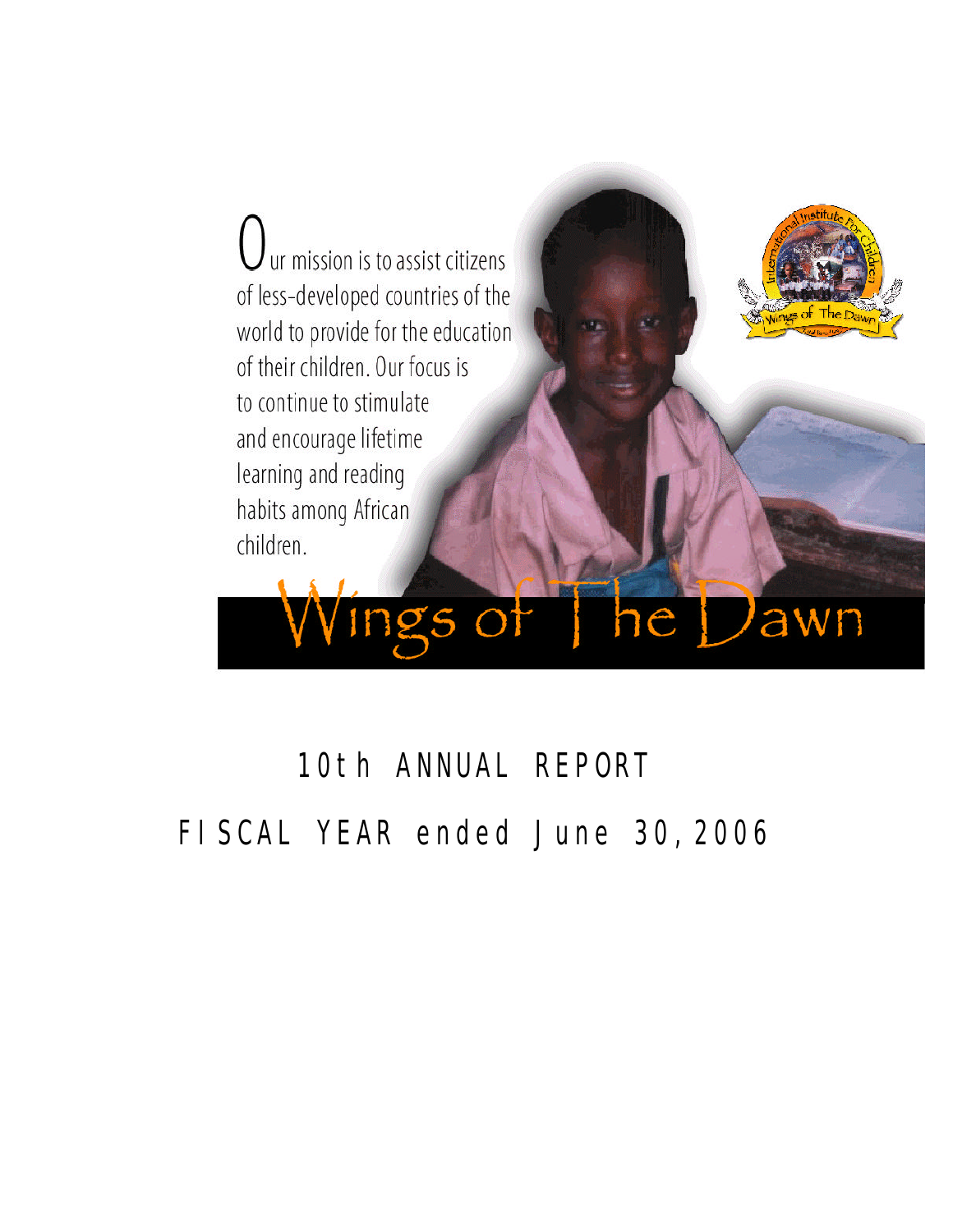## **Table of Contents**

| Principles of Accountability and Control/General Mode of OperationP.12 |  |
|------------------------------------------------------------------------|--|
|                                                                        |  |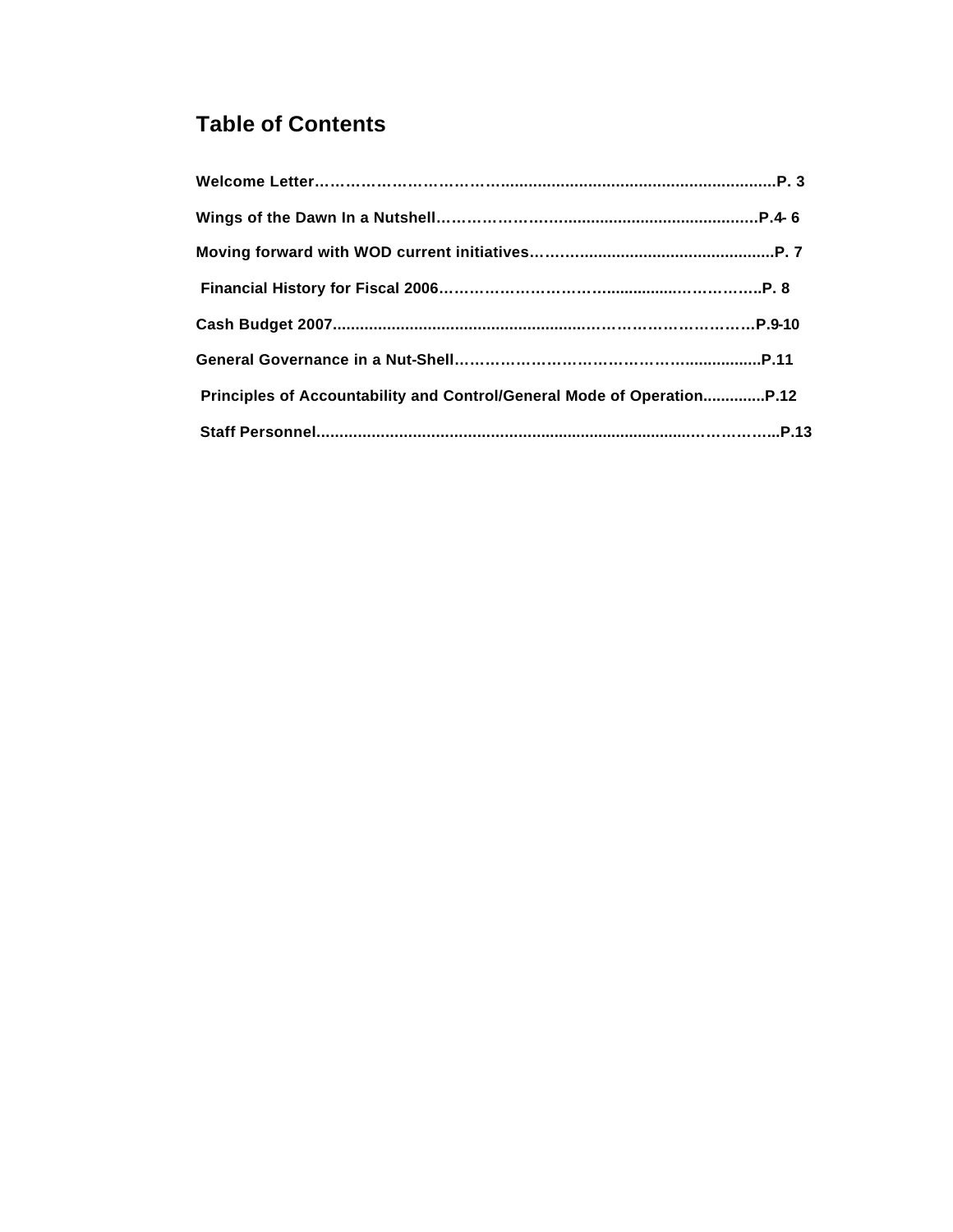*Dear Friends of WOD,*

*First and foremost, I would like to thank each and every one of you for your ongoing support to the mission and vision of the organization. Another fiscal year has gone by and we thank God for his blessings and mercy.*

*Everyday I think about the path that life has carved for each and every one of us, I can't help think about the generous donors, volunteers, administrative staff and partner organization that have accompanied us in our ongoing effort to teach the children of Africa, so that they might have where to*  eat for a lifetime. As I watch related news about children education in Africa as well as looking at the *pictures of several school children that we have touched with our donated educational materials smiling and excited I can not help but to thank God for bringing each and everyone of us together to make this happen.*

*Although this past year has been slow to implement our project due to lack of funds and committed volunteers to help coordinate our programs. As a result of this concern most of our energy was directed on recruiting and sustaining committed administrative volunteers to help coordinate and assist the executive director in implementing related programs and projects. With this in mind we were able to grow our board membership as well as increase the number of our committed volunteers, which has help us develop a complete marketing promotional package for the organization.* 

*This year we established a partnership with Women's Consortium of Nigeria (WOCON) an organization that is committed to improving education awareness in rural communities of Nigeria where child labor and trafficking is highly visible.*

*As we walk hand in hand together in this journey to provided educational materials to the children of Africa, inspiring us to be the voice for the voiceless demanding education and better life, we hope we can inspire you to continue your generous financial support to help us accomplish our mission. No matter how small it's, it will surely go a long way.*

*In His Joy,*

Adeoye Stenaike

*Ade Otenaike Executive Director/President*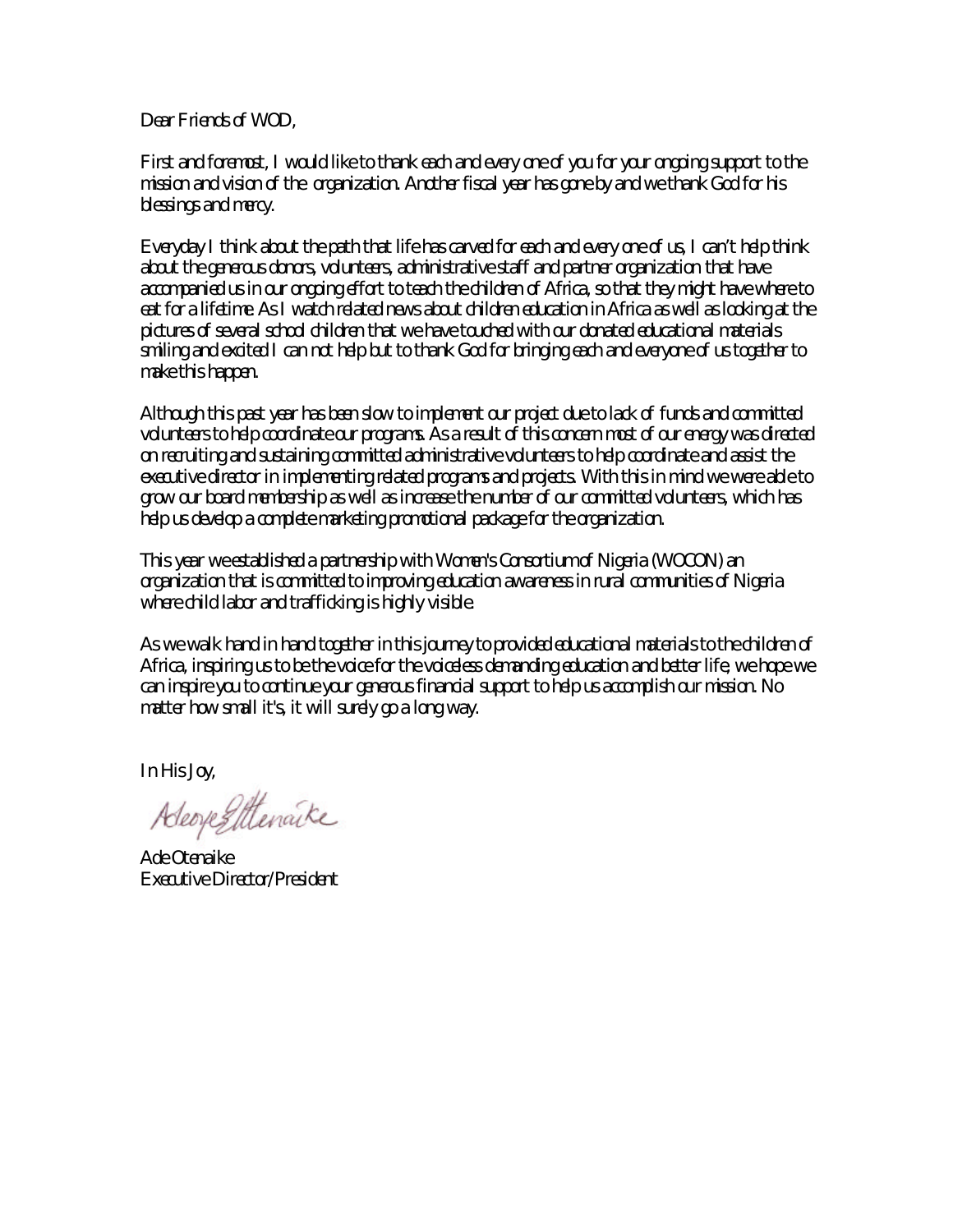## **Wings of the Dawn In a Nutshell**

#### **1. Date established**

December 1996

#### **2. Vision Statement**

WOD vision is to expand these operations to include:

- Facilitating the training of teachers in these countries by providing educational scholarships
- Developing and supporting learning resource centers in rural communities that provide computer technology and internet access
- Facilitating more opportunities for African children to visit schools in the United States through its Adopt-A-School program

#### **3. Mission Statement**

The mission of Wings of the Dawn International Institute is to assist citizens of lessdeveloped countries of the world to provide for the education of their children. Our focus is to continue to stimulate and encourage lifetime learning and reading habits among African Children. Since its inception the organization has fulfilled this mission by shipping educational materials, primarily books, in English and Portuguese to Gambia, Mozambique and Nigeria.

#### **4. Description of the project/program.**

The project's primary purpose is to collect educational materials and supplies and ship collected materials to schools and libraries in Nigeria and Gambia. WOD project in Nigeria and Gambia will meet the needs of children ages 6 through 16 and people generally who resides in Nigeria and Gambia.

The proposed work will primarily address the problem of literacy among African children in the Nigeria and Gambia.

The project we are developing will increase the availability of reading material for students, and encourage reading habits, while assisting teachers by supplying them with the necessary resources to use in their classroom instruction.

If a grant is made to the organization, the funds will be used for transportation of books collected from various parts of Dallas/Fort Worth metropolis to one collection and storage site, shipment of one full 20ft container to either Nigeria or Gambia, Book counting, sorting, storage and incidentals.

#### **5. Data on success (for example: over x number of years of operation, x number of books have reached x number of children in the following African countries)**

Since 1999 we have shipped and distributed over 131,000 of educational materials and supplies from the United States of America and Brazil to Africa. These books were distributed among schools, libraries and relief organizations in Nigeria, Mozambique and Gambia. The organization has provided educational materials to partnered organizations, resource center selected schools and libraries in rural communities of Nigeria, Mozambique and Gambia.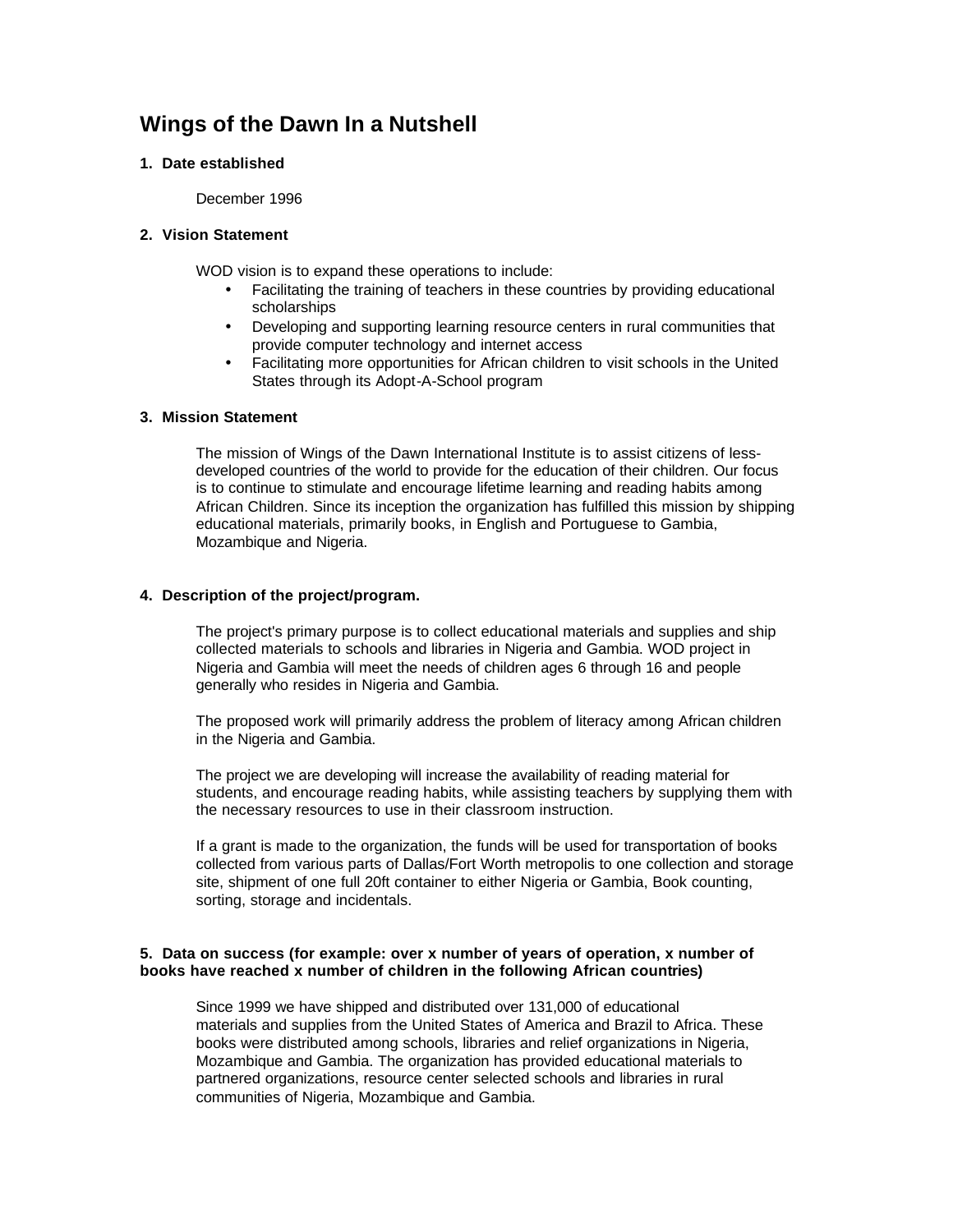#### **6. Data on impact (the delivery of books has resulted in the following impact--describe the positive impact that your program is having on the lives of African children)**

The Key beneficiaries are rural and urban and youths alike within and around project area, impact areas have covered 5 LOCAL Govt Areas with over 50 communities directly impacted having a population of an average of 5000 per community and children form the major percentage and has been most affected by the project.

#### **7. Listing of current partnerships and donors**

Program Partner:

- CEDSI Nigeria
- WOCON Nigeria
- AREF Nigeria
- WOD Chapter Office Gambia
- African Refugee Foundation Nigeria
- ADPP in Nhamatanda Mozambique
- Humana People to People Mozambique
- African Children Libraries Oregon USA

Program Donors:

- Individuals
- Board Members
- Charitable Recycling

#### **8. Generally how much does it cost per month to manage the operation?**

We usually allocate \$3,000.00 in our budget yearly to cover administrative cost such as phone, mail, supplies etc. Since we are all volunteer organization there is no paid staff, which has hindered our growth.

Our goal is to be able to identify funding source to administer paid staff for daily operations.

#### **9. Generally how much does it cost to ship a "regular" shipment of books?**

The cost to ship a regular shipment to our current country of operation is listed as follows:

- US\$ 3530.00 per 20FT Container From Dallas to Lagos, Nigeria
- US\$ 4050.00 per 20FT Container From Dallas to Port Harcourt, Nigeria
- US\$ 3875.00 per 20FT Container From Dallas to Banjul, Gambia

#### *North Eastern base of operations are even cheaper shipping.*

#### **10. The type of partnerships WoD NEED with corporations?**

We would like to develop a relationship with corporation to help fund our program expenses i.e. shipment of educational material or assist in shipping the material. We would also like to develop an ongoing relationship to help provide volunteers that will be traveling to the project area to provide training for teachers and librarians.

Many individuals want to participate but donating their books and magazines. What is needed is a corporation to be a collection point. The larger plan is to collect the books,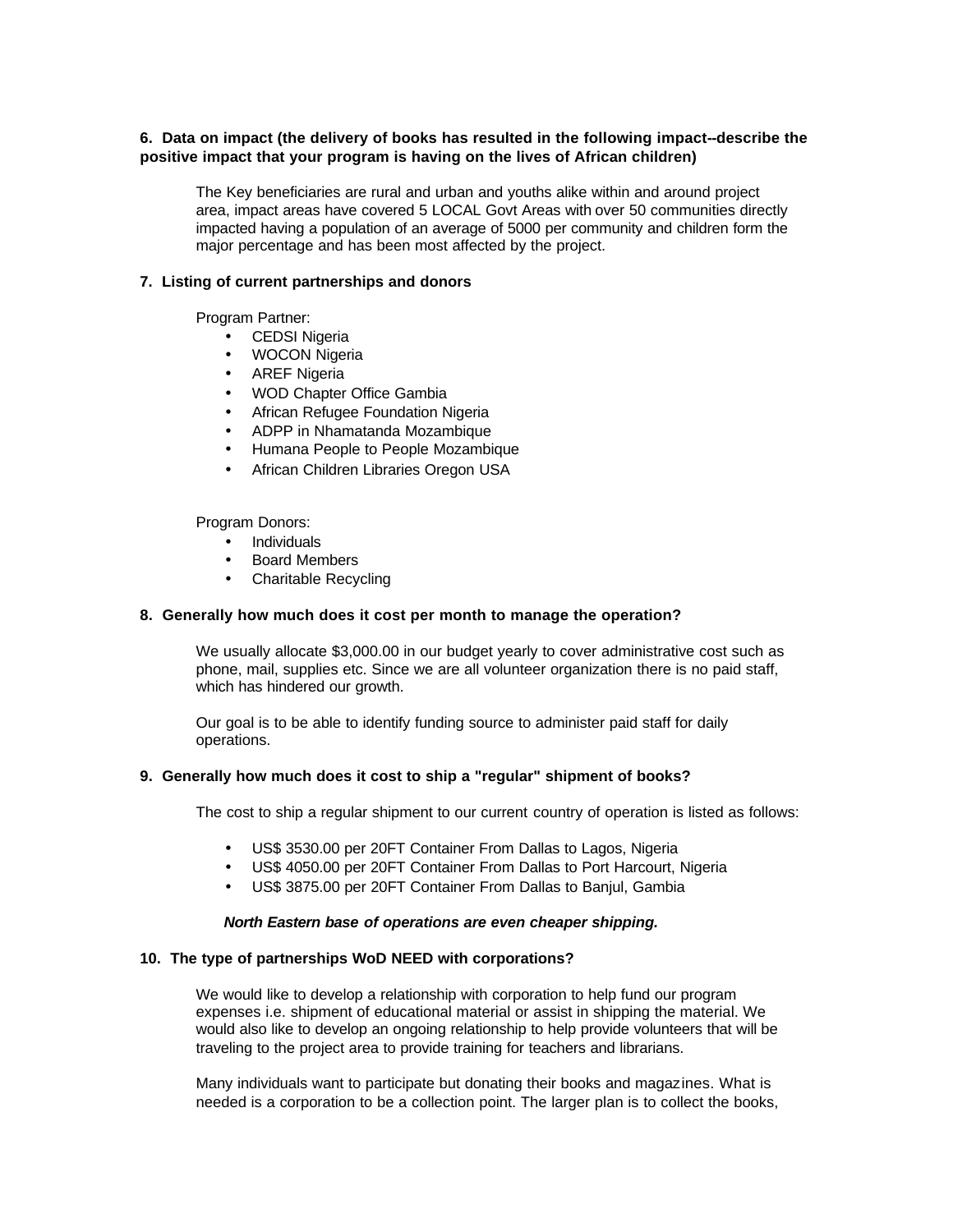sort, and load a shipping container that is sponsored by that company and their employees to also add in their surplus papers, folders, other office supplies and surplus equipment particularly bookcase/shelving. These integrated supplies and books within their shipping container can be a mini-library unto itself going over there.

The real dream is to get a company to fund our efforts to get a mini-library designed and build by different groups to be packed compactly for reassembly as a kit by the community. This will get the communities in rural Africa focused on their use of the materials and to organize for the next size needed**.**

#### **11. Any specific partnerships like FedEx or UPS that WoD need?**

- DHL, American companies doing business in Africa. Could they be a drop off point for books (FedEx & UPS have retail sites). OR for the months of January-March after the Christmas rush, offer a discount for individuals to ship their books (particularly elementary level).
	- o Even to serve as a drop off point for those months in a limited area for a trial basis would help. Then WoD could focus on volunteers in that area.

#### **12. What WoD are willing to offer corporations for their support?**

We will promote the companies in our newsletter, marketing publications and our website.

This provides a great opportunity for corporations to teach leadership skills within their company for their future managers to get involved globally for social good.

Provides a great employee participation event for internal team building and increases the awareness of global needs. A company's participation provides a wide range of community benefits at a low cost from just collecting and completely packing books and material in a shipping container they can claim ownership, to a chance to broaden that collection into their surrounding individuals in the community. This way by sponsoring the shipping of many more containers in a very short time (again at low cost by merely being a collection point) the benefits for the schools and African communities are very tangible and can be a source of pride for their employees to see the impact of such a simple action of collecting used books and magazines can have across the globe.

WoD can provide a simple but successful closure for their participation by showing the results of the participation rather quickly and in a very visible way. The impact of this low cost participation can create exposure in their global awareness to meeting needs and have a very positive effect on those employees who participated.

Partnering with WoD will give your company a greater exposure in marketing your services and product within the international environment, while your organization join us in an ongoing effort to continue to encourage lifelong reading and learning habit among the children of Africa,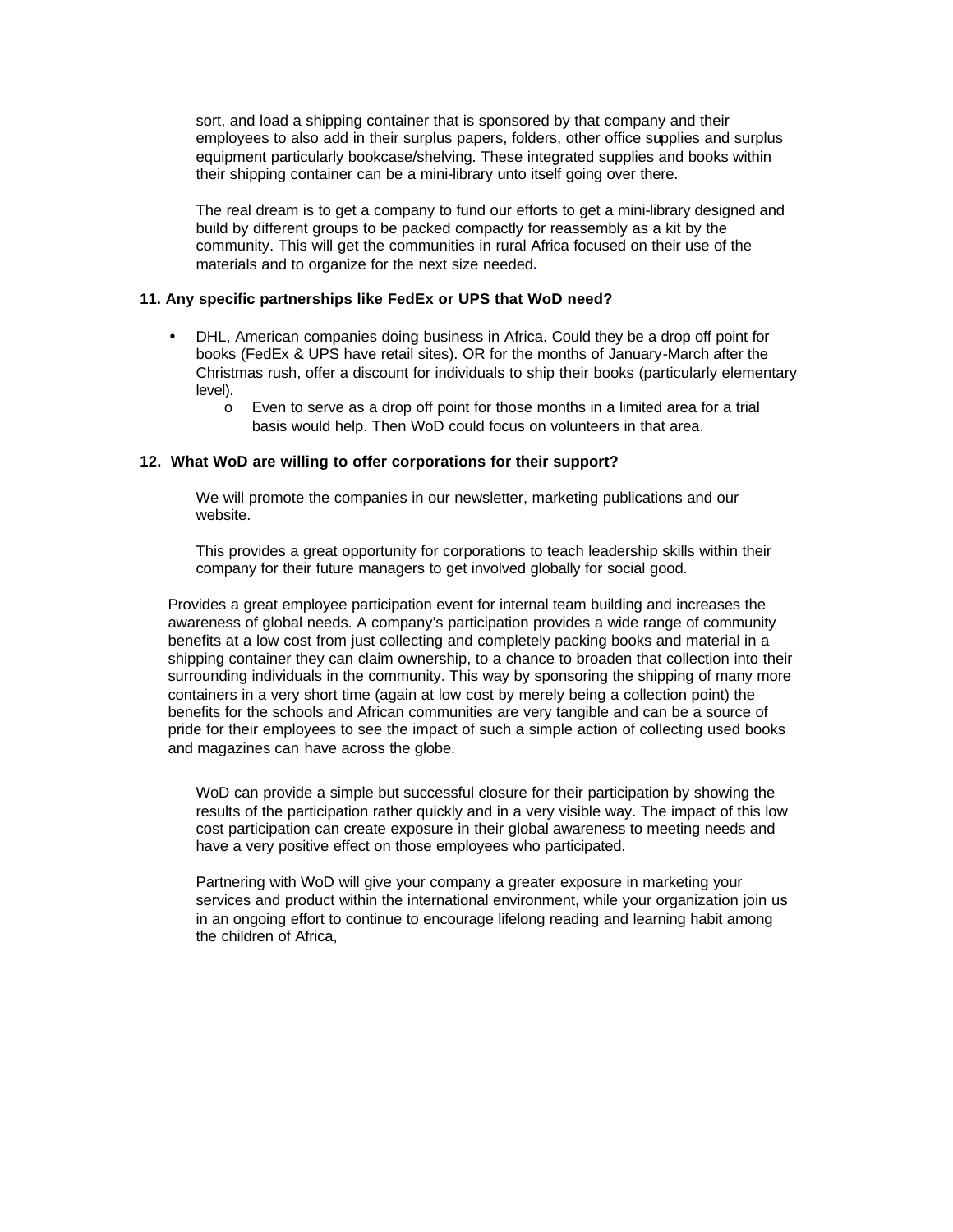## **Moving forward with WOD Current Initiatives:**

#### **Adopt-A-School** *(current)*

This program is promoted by developing a relationship with partner elementary school in the United States and rural elementary school in Africa, where students of similar grade begin a formal relationship by writing friendly letter to one another in relation to geographical location, weather, lifestyle and subject discussion (letters are screened by school officials and WOD personnel prior to delivery). This offers school administrators and personnel's of partner schools to evolve into developing strategic approach to assist partner schools in Africa to improve process and procedure best practice to achieve and enhance their educational growth. This program will encourage and promote educational counseling, mentoring at-risk-student. WOD officials will assist in administering and implementation monitor the implementation process of the program to improve self-esteem of African children in rural communities of Africa. Program Coordinator Ade Otenaike/Kemi Ogundeko

#### **Web Presence for African Children**

This is an extension of the adopt-a-school program; the goal of this program is to develop a basic web presence for schools that participate in the program. Website project will be initially developed and implemented by WOD officials; the goal is to eventually train students from schools that are currently participating in the program the art of basic website development. The Basic Web Design and Intro to Internet tutorial and training will be administered by WOD personnel on an on-going basis. Ade Otenaike

#### **Back-Pack for African Children**

This program is an extension of our ongoing project providing educational supplies to elementary age students in rural communities of Africa. Corporate entities and individuals, schools and religious organizations are encouraged to promote supply drives to collect and stuff back-packs with educational supplies like pencils, notepad, binders, assorted pens, protractors etc so we can continue to serve the community. Program Coordinator Shingy Chando

#### **Library for Africa**. *(Future)*

This program is an initiative of WOD resource center with a goal of establishing a central location in the communities that we are currently serving where children will have ongoing access to educational resources during and after school hours with access to internet technology to continue to encourage life long reading and learning habit among African Children. Program Coordinator Ade Otenaike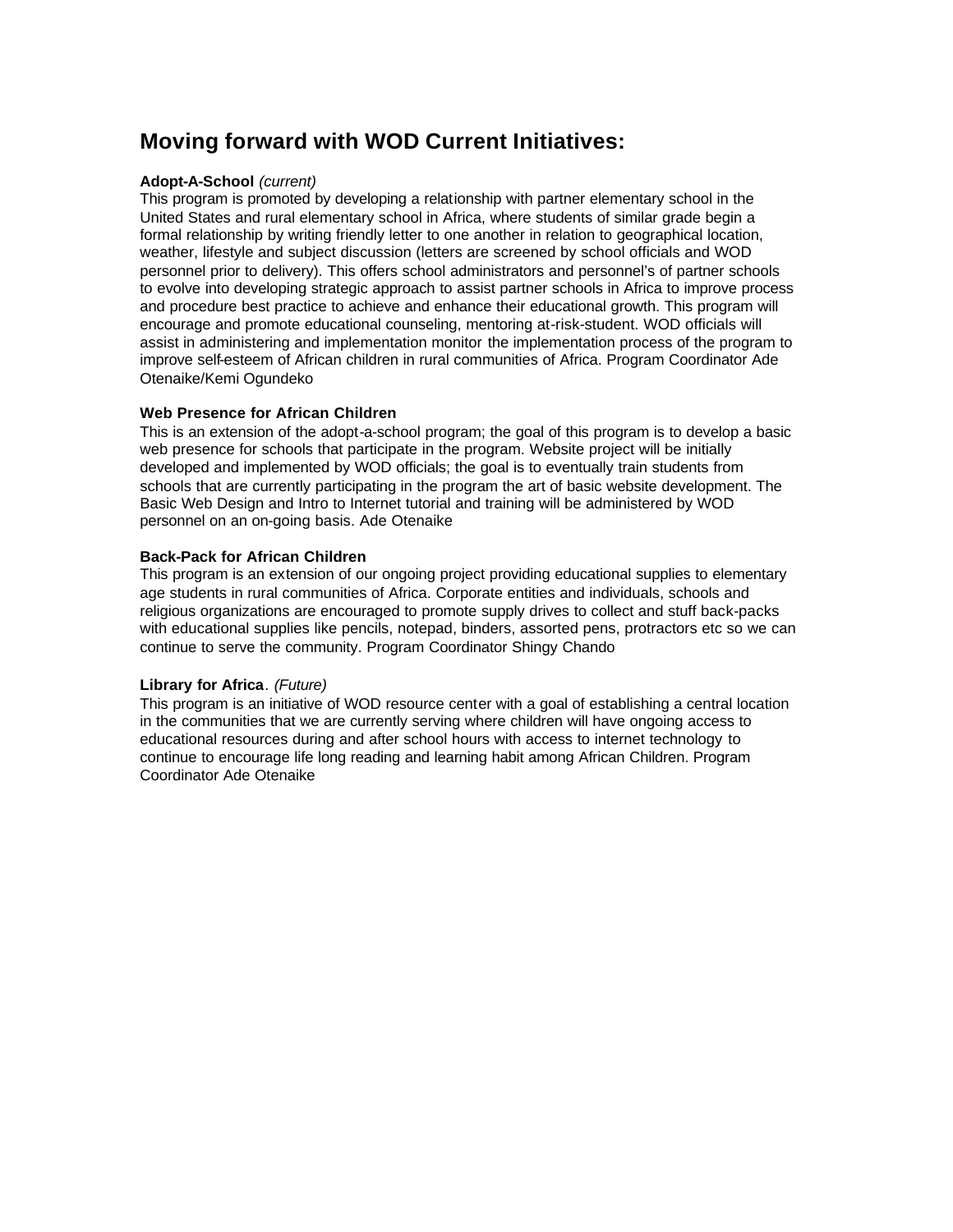## **Financial History for Fiscal 2006**

| Donations                |   | 1,224.42 |
|--------------------------|---|----------|
| <b>Utilities Expense</b> | Ŝ | 558.15   |
| Postage Expense          | S | 151.14   |
| Admin Expense            |   | 127.16   |

## **WOD Financial Allocation**



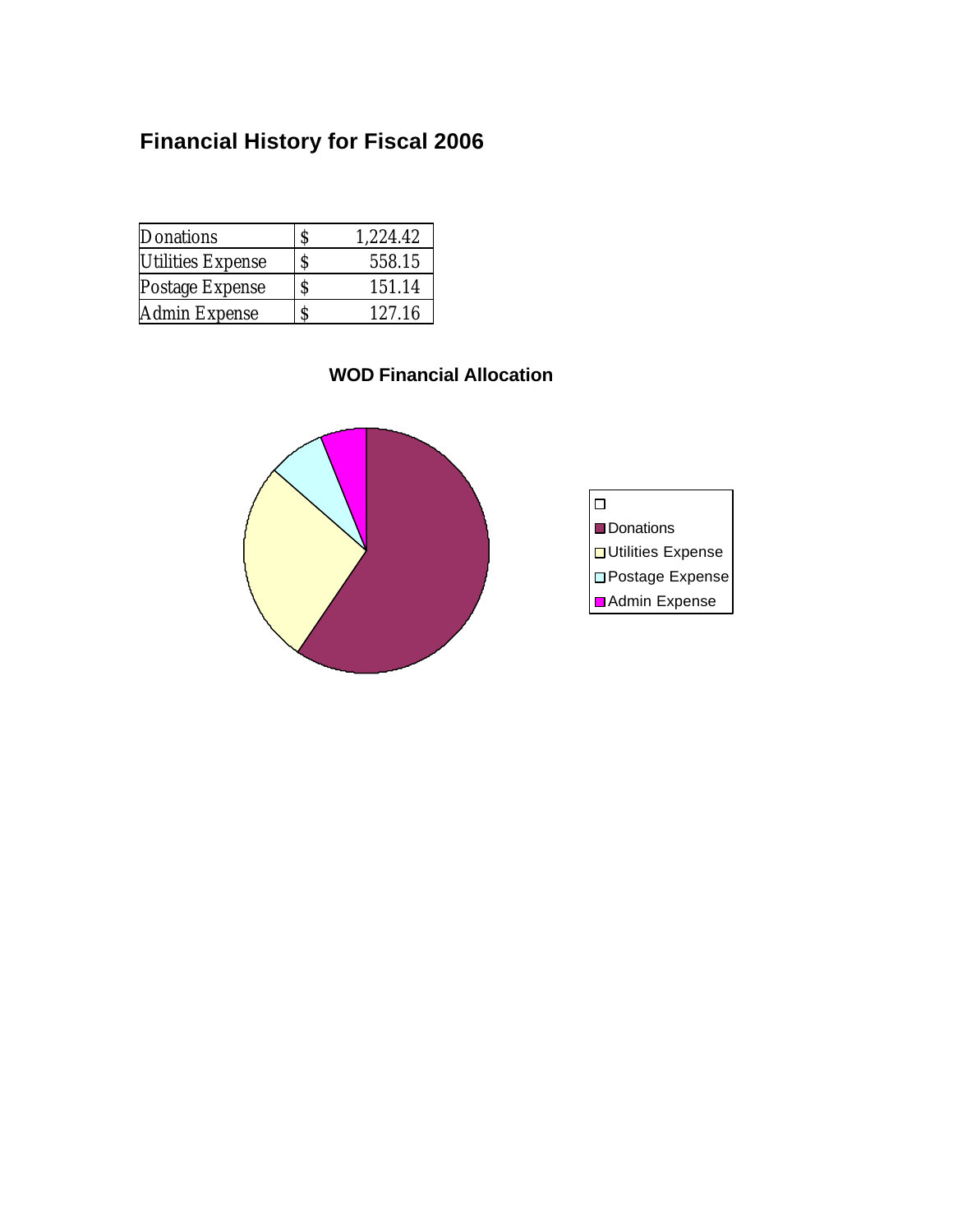## **Cash Budget for Fiscal 2007**

*WORKING CAPITAL (INCLUDING PROJECTED INCOME)*

| <b>INCOME</b><br>CFC<br><b>Fund Raising Events</b>                  | 0.00<br>5000.00<br>5500.00<br>4200.00<br>14600.00<br>279.60                                                                                                                                                                                      |                                                                                 |
|---------------------------------------------------------------------|--------------------------------------------------------------------------------------------------------------------------------------------------------------------------------------------------------------------------------------------------|---------------------------------------------------------------------------------|
| <b>Foundations and Grants</b><br><b>Direct Donations and Others</b> |                                                                                                                                                                                                                                                  |                                                                                 |
|                                                                     | <b>Total Working Capital</b>                                                                                                                                                                                                                     | 14878.60                                                                        |
|                                                                     | PROJECT PROGRAM EXPENSES                                                                                                                                                                                                                         |                                                                                 |
| I.<br>А.                                                            | **Program A - US/Africa<br>Shipping<br>I. US to Africa                                                                                                                                                                                           |                                                                                 |
|                                                                     | a. Carrier (for 20' shipping container)<br>b. Book counting and incidental<br>c. Transport & storage within U.S.<br><b>Total Shipping</b>                                                                                                        | 4050.00<br>500.00<br>500.00<br>5,050.00                                         |
| <b>B.</b>                                                           | Travel<br>**1.US to Africa<br>a. Air Transportation<br>b. Boarding/Exp. $(\$100 \times 14$ days)<br>c. Visa<br><b>Total Travel</b>                                                                                                               | 3000.00<br>1400.00<br>150.00<br>4,550.00                                        |
| C.                                                                  | Adopt-a-school Program Expenses<br>Librarian/Teachers/Students Training Program<br><b>Total Program Expenses</b>                                                                                                                                 | 1200.00<br>10,800.00                                                            |
|                                                                     |                                                                                                                                                                                                                                                  |                                                                                 |
|                                                                     | <b>PROJECT OPERATING EXPENSES</b><br>A. Fund Raising Event<br>1. Stationary<br>2. Printing (Souvenir Program)<br>3. Postage<br>4. Signage<br>5. Awards/Prizes<br>6. Facilities Rental<br><b>B. Public Relations</b><br><b>Total Fund Raising</b> | 200.00<br>200.00<br>300.00<br>200.00<br>300.00<br>1000.00<br>100.00<br>2,300.00 |
|                                                                     | I. Administration<br>A. Postage<br>B. Office Supplies & Stationary<br>C. Telephone                                                                                                                                                               | 200.00<br>250.00<br>660.00                                                      |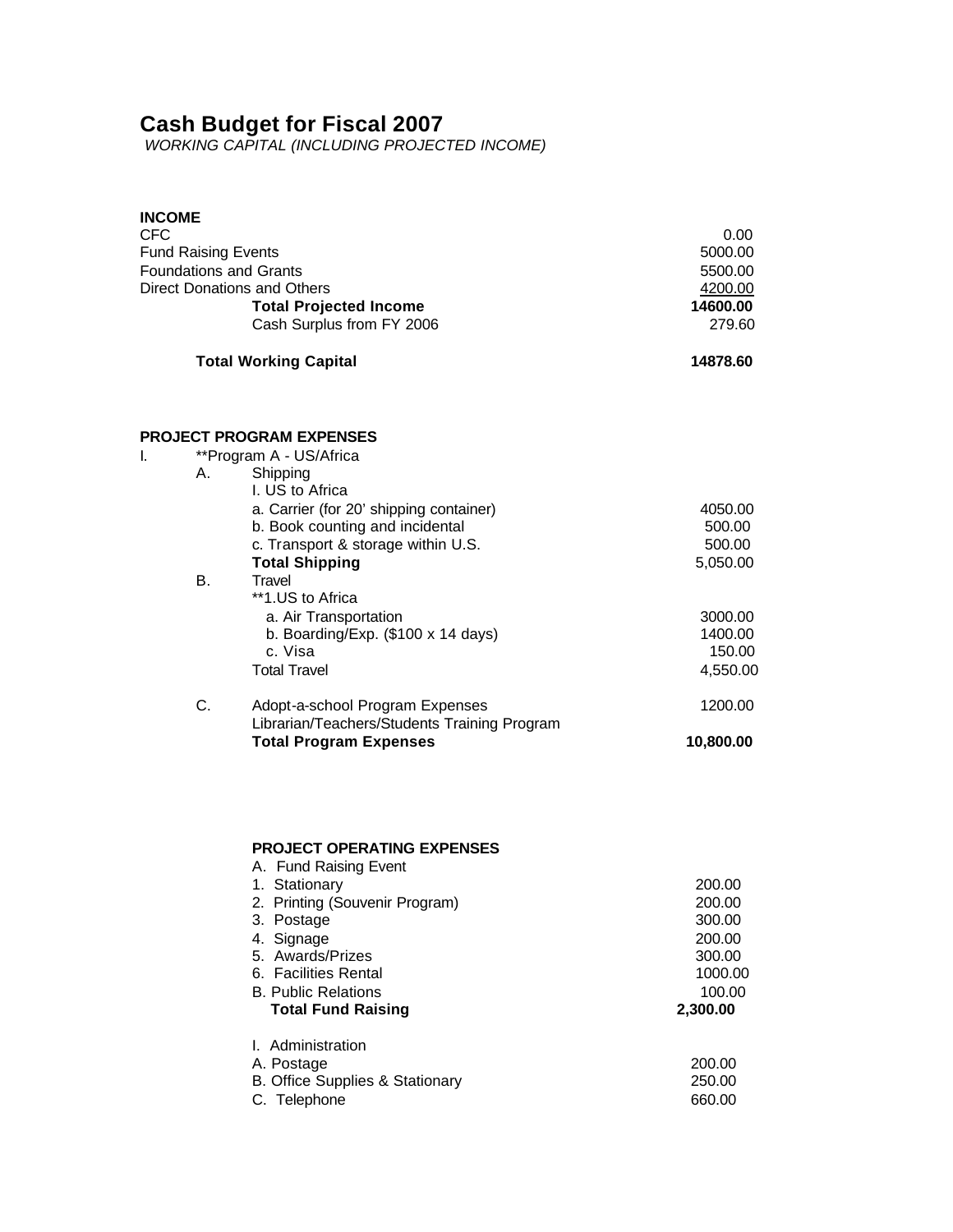| D. Insurance                                            |             |
|---------------------------------------------------------|-------------|
| E. Printing and copying                                 | 350.00      |
| F. Audited Financial Report                             | 1,200.00    |
| <b>Total Administration</b>                             | 2,660.00    |
| <b>Total Projected Operating Expenses</b>               | 4,960.00    |
| <b>Total Projected Program &amp; Operating Expenses</b> | \$15,760.00 |

#### *Income:*

*Includes account balance, company donations and Individual donations. Shipping: Includes transportation and storage, book counting and incidentals, carrier for shipping container Travel:*

*Includes transportation cost to conduct feasibility studies, material inspection, visa, boarding and additional fund to support additional staff expenses.*

#### *Adopt-a-School:*

*Fund allocated to support Adopt-a-School program. Fund Raising:*

*Includes facility rentals, printing, stationary, postage, signage and award prizes. Administrative:*

*Includes audited financial report, printing and copying, postage, international courier, local/long distance telephone charge, office supply and stationary*

> **\*\*** *Government Waiver availability and approved MOU determines what country in Africa project will be implemented.*

> *Surplus, IF ANY, to be used for operating capital for Fiscal Year 2008 and to initiate expansion of programs in that year.*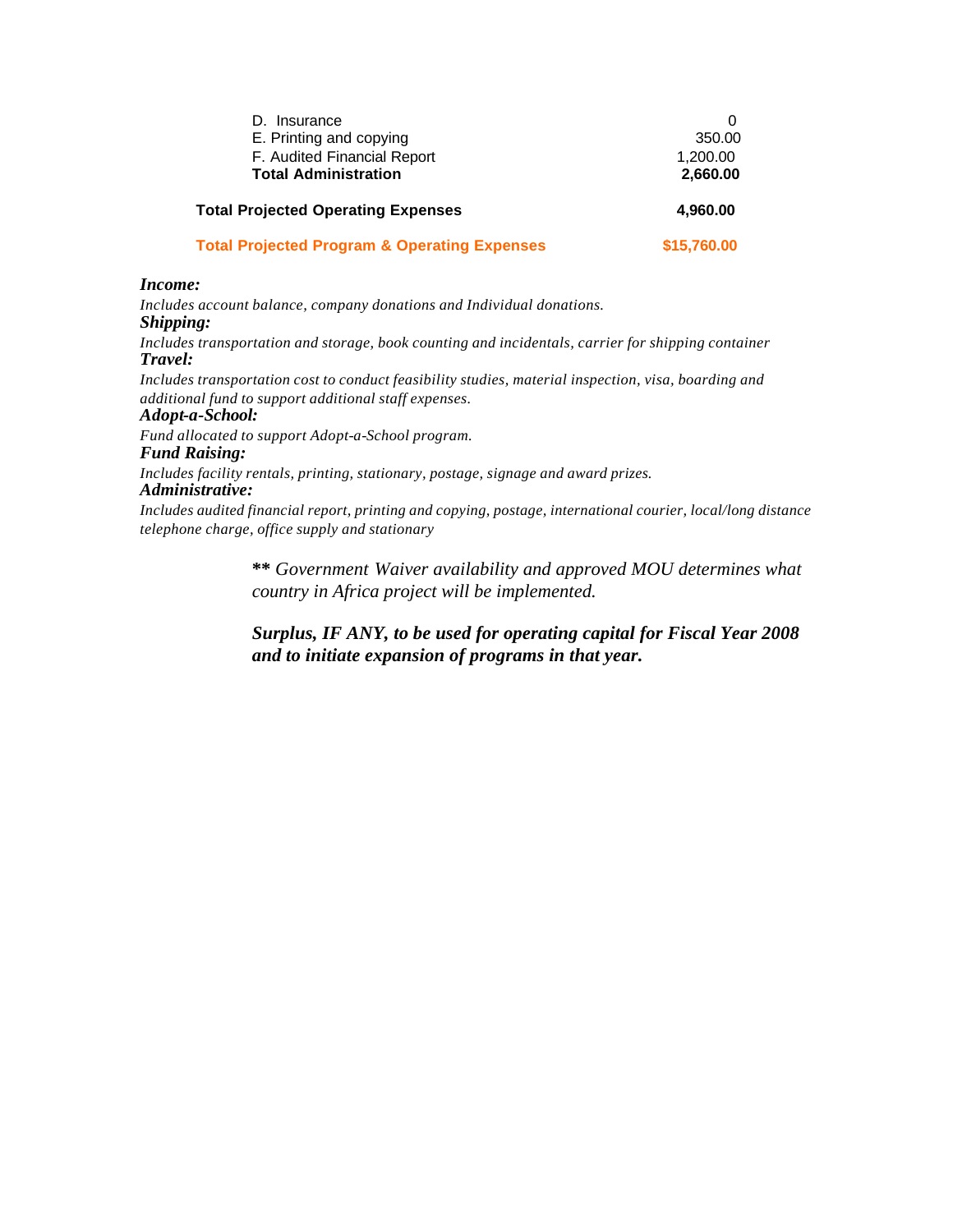## **General Governance in a Nut-Shell**

The duties of the various bodies within Wings of the Dawn International Institute for Children are determined by the laws of the State of Texas and by the organization governance policy and By-Laws. This organization governance policy is decided by the Board of Directors (Board).

The Board and the Executive Director are responsible for the management of the Organization. Other governance bodies have an assisting and supporting role. WOD prepares annual and interim financial statement according to general accounting principle. The Organization's head office is in Fort Worth, Texas. We are also in the process of establishing a chapter office in The Gambia; there are Program Officers in The Gambia and Nigeria. Presently the Board has not decided to identify an independent auditor due to the current size of the organization. To the maximum extent possible, organization actions and records are taken and recorded appropriately.

The decision-making bodies with responsibility for managing the Organization are the Board and the Executive Director. The operations of the Organization are coordinated through the Executive Director and volunteer members. Day-to-day operational responsibility rests with the project area and assigned volunteer members with related task.

#### **Board of Directors**

WOD is managed by the Board under the organization By-Laws and principles. According to the organization articles of incorporation, the Board currently consists of 5 volunteered members appointed by vote at the Annual Board Member Meeting. All directors are required to be active with hands-on approach with the organization activities. And to disclose circumstances that might be perceived as a conflict of interest.

- The Board supervises the operation and management of WOD and decides on significant matters relating to strategy, investments, organization and finance.
- The Board is responsible for overseeing management and for the proper organization operations. It is likewise responsible for overseeing the proper supervision of accounting and control of financial matters.
- The Board has defined a working order, the principles of which are published in the annual report and on the organization's website.
- The Board elects a Chairman and a Vice Chairman from among the Board members and appoints the Executive Director and Vice President.
- The Board approves the organizational structure.
- The Board evaluates its performance annually.
- The Board also reviews the By-Laws annually and amends it when required.
- The Board meets regularly on a monthly members meeting at least ten times a year.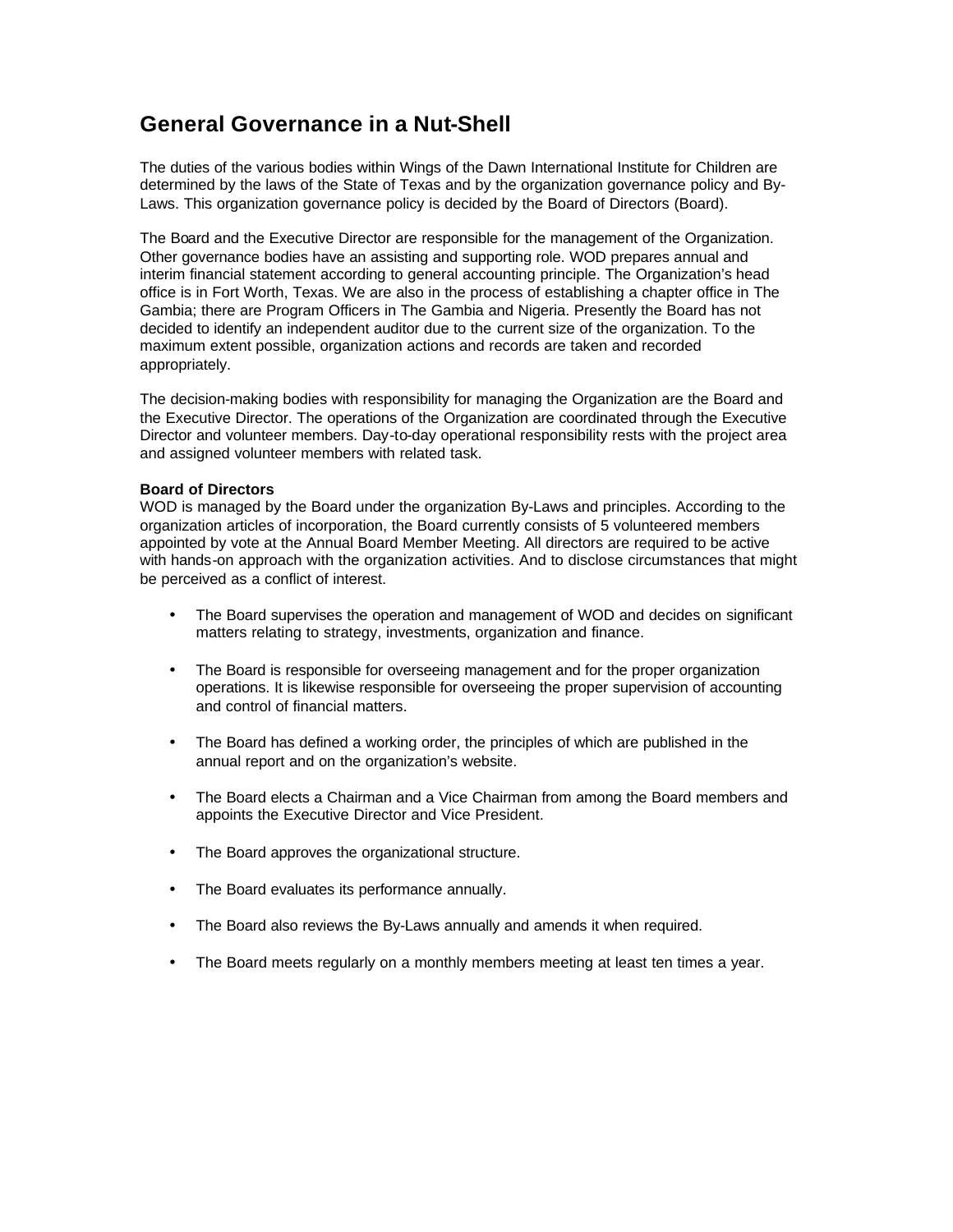## **Principles of Accountability and Control**

- 1. The president / executive director has supervisory responsibility for the treasurer of Wings of the Dawn and each affiliate.
- 2. All financial books and records are kept in a manner consistent with Generally Accepted Accounting Principles.
- 3. All financial books and records are open for public inspection at corporate headquarters during normal business hours upon request.
- 4. An annual report is prepared within three months after the close of each fiscal year. This report will account for the current financial status of the organization and describe all material progress made with the projects of the organization. A copy of the annual report is sent automatically to each major donor (one who contributes at least \$5,000 in the applicable fiscal year) and to all other donors upon specific request. The annual report is also made available to the general public on the Internet, or at corporate headquarters during normal business hours upon request. The Internet version may be freely downloaded. A non-donor may also have a hard copy of the annual report furnished to him by mail, at cost, upon request.

## **(General Mode of Operation)**

- 1. We will stay abreast with available information concerning developments in the field of education in our project countries. This includes compiling and updating our school "shopping list" based on needs determined by both current reports and personal visits by our personnel to the project countries.
- 2. Each year, at least one Board representative will visit each project country to assess needs, search for new qualified recipients of gathered materials, coordinate distribution of materials shipped, and evaluate and adjust allocations previously made.
- 3. We will continue soliciting gifts in kind of books and school supplies from donors in the United States.
- 4. We will continue our program of soliciting monetary contributions from individuals, charitable foundations and contributions of money and service from multinational corporations and NGOs doing business in our project countries in order to finance and arrange for shipping of donated materials and expand our programs.
- 5. We will continue collected materials of English language from the United States. In this connection, we will continue coordinating with local and multinational NGOs and government authorities in identifying schools and community groups for receipt of the materials we gather and send. Partnering NGOs normally will bear the costs of bringing the shipped materials from the port of destination to the places in the country where they will be ultimately used. Local NGOs will also see to their proper use. Annual visitors from our organization will also verify that materials previously shipped are being properly utilized.
- 6. Once our program of collecting and sending books and school supplies is well established in one location, the program will be expanded to other communities and countries, such as Ghana. Such communities and schools that are candidates for receiving materials from this organization must have a good record of community involvement, physical infrastructure, and a willingness to work out their own problems if necessary without outside help. Ideally, there should be a spirit of pro-activeness in the community.
- 7. Future projects may include training and assisting in the establishment of school and library organization and construction. However, such projects will not be undertaken until we have the personnel and financial means to institute such new projects while continuing to operate our original book collection and shipping projects.